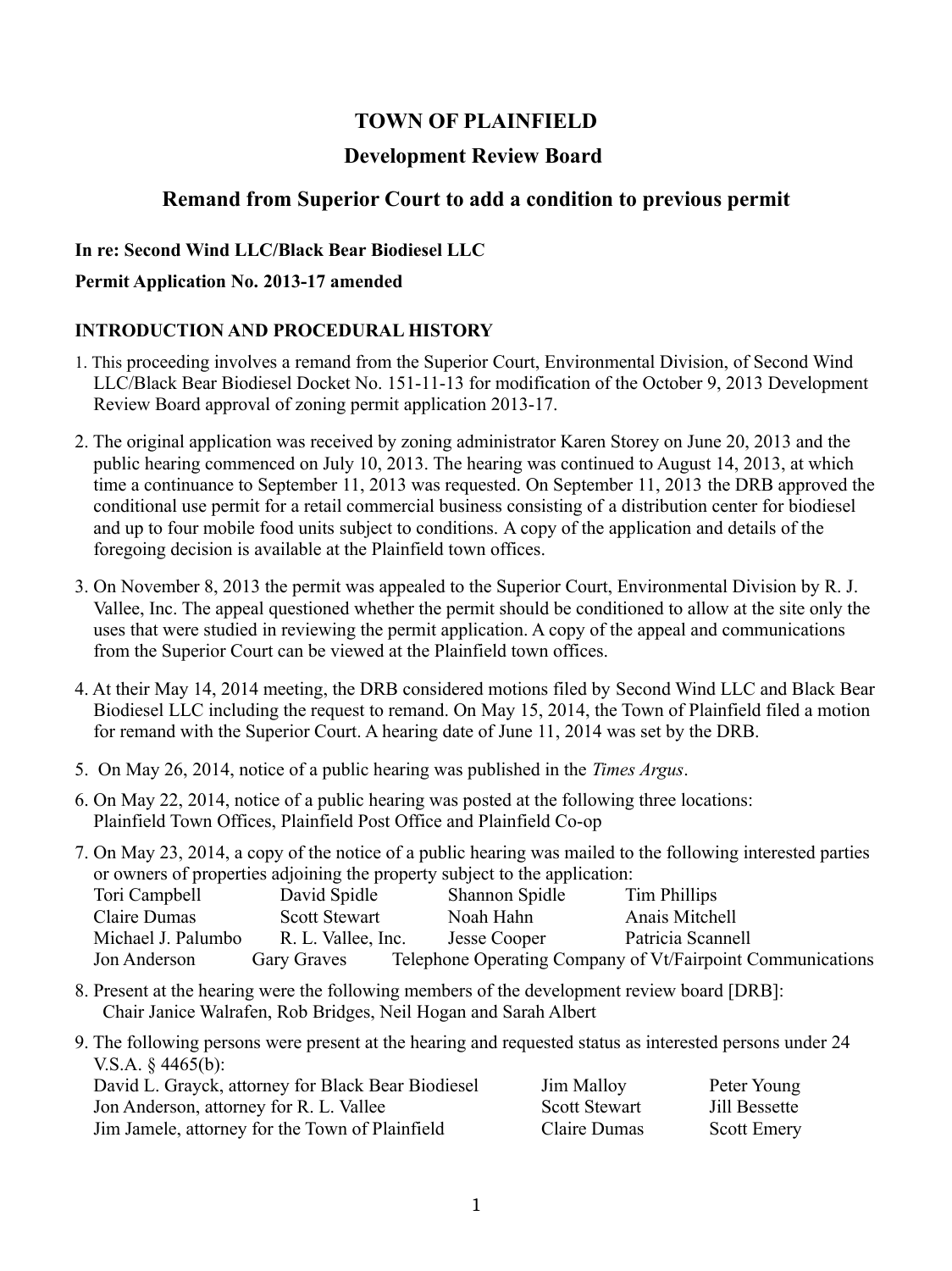## **FINDINGS**

Based on the application, testimony, exhibits, and other evidence the development review board makes the following findings:

- 1. The attorneys for both sides, Second Wind LLC/Black Bear Biodiesel LLC and the appellant R. L. Vallee, have reached an agreement requesting that the following specific language from the public notice for this hearing be included as a 5th Condition: "The approved project is only for the sale of B100 biodiesel, without prejudice to a future application for the sale of biodiesel blends, including that such application shall not be subject to the "flexibility versus finality" permit amendment standards and analysis, including as that analysis has been set forth by the Vermont Supreme Court in In re Appeal of Hildebrand, 2007 VT 5, 181 Vt. 568."
- 2. The original application stated that Black Bear Biodiesel would sell B100 (or 100%) biodiesel, and discussion at the 7/10/13 and 9/11/13 hearing dates pertained to B100; however, the wording of the final decision did not include B100.
- 3. Jon Anderson states that Black Bear Biodiesel applied for the sale of the pure form of biodiesel, B100, and that is what needs to be in the decision, unless they return to the DRB asking to sell another kind of biodiesel, or other items.
- 4. Jim Malloy states it was always his intention to sell B100 biodiesel. If Black Bear Biodiesel wants to sell biodiesel blends in the future, they will come back to the DRB with an application.
- 5. Mr. Anderson states that he sent letters in September to the DRB and Black Bear Biodiesel's attorney, requesting that a condition be added to limit the sale of biodiesel to B100 biodiesel.
- 6. The DRB had responded that they had already limited the sale of biodiesel to B100 in their findings; however, Mr. Anderson states the Vermont Supreme Court said that only what is included as specific conditions to the permit is enforceable, not what was said in a hearing.
- 7. Chair Walrafen asks Mr. Jamele if this will be considered a new decision, and whether it can be appealed. Mr. Jamele does not believe it can, unless an objection is put on record from this hearing. Mr. Anderson adds that no one can appeal unless they have signed into this meeting, and that R.L. Vallee has no intentions of appealing as long as the language agreed upon in the motion is used.